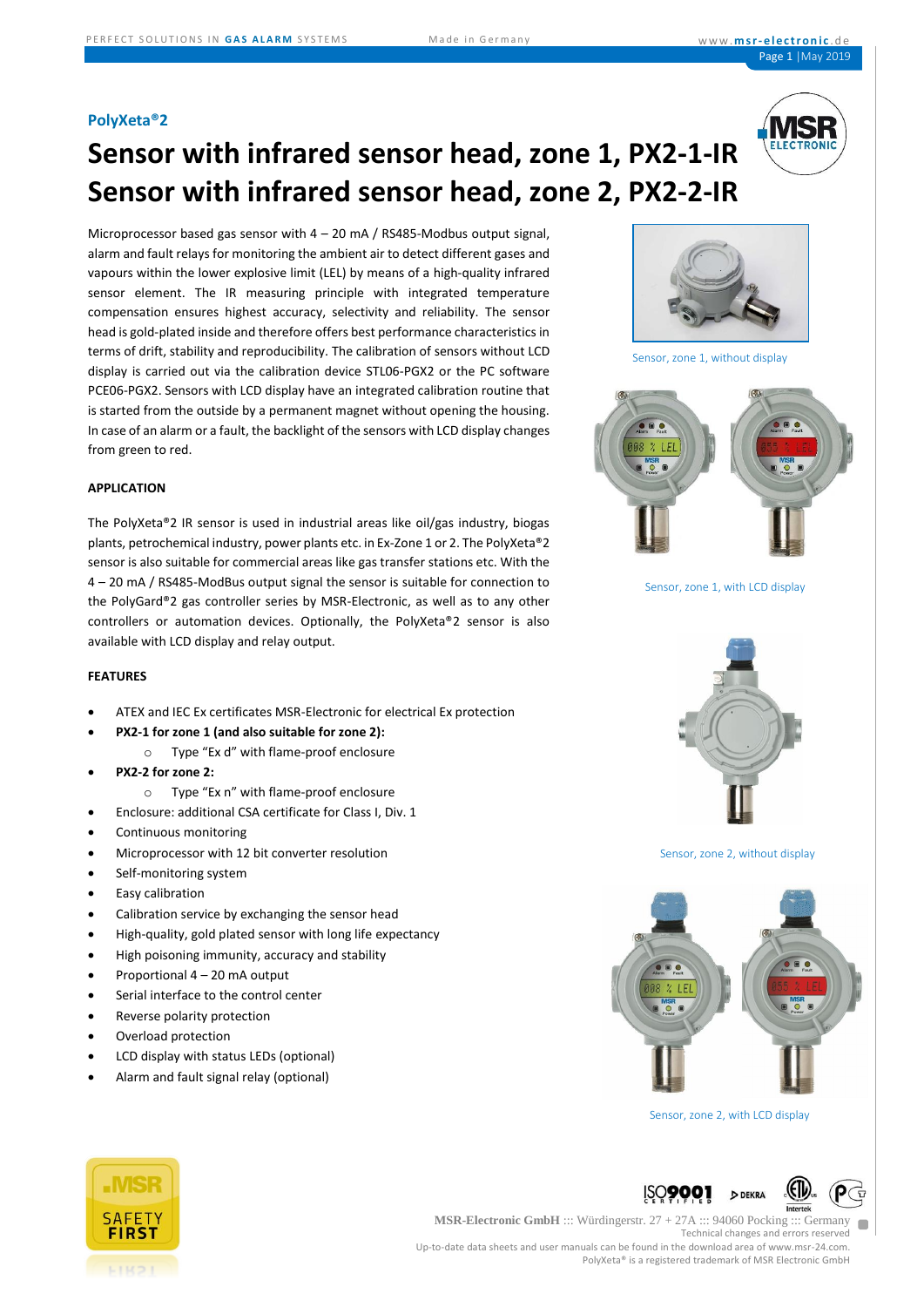## **PolyXeta®2**

## **Sensor with infrared sensor head PX2-IR**

### **SPECIFICATIONS**



| <b>ELECTRICAL</b>                  |                                                                                             |                                                           |  |  |  |
|------------------------------------|---------------------------------------------------------------------------------------------|-----------------------------------------------------------|--|--|--|
| Power supply                       | 20 - 28 V DC, verpolungssicher                                                              |                                                           |  |  |  |
| Power consumption (at 24 V DC)     | 90 mA, max. 130 mA                                                                          |                                                           |  |  |  |
| Control unit                       | Microprocessor with 12 bit converter resolution                                             |                                                           |  |  |  |
| Digital filter                     | Averaging in order to increase the EMC immunity                                             |                                                           |  |  |  |
| Visual indications                 | 2 LEDs for operation, alarm and communication                                               |                                                           |  |  |  |
| Analog output signal (active)      | Proportional, overload and short-circuit proof, load $\leq 500 \Omega$                      |                                                           |  |  |  |
|                                    | $4 - 20$ mA = measuring range                                                               | $3.0 < 4$ mA = underrange                                 |  |  |  |
|                                    | $>$ 20 – 21.2 mA = overrange                                                                | $2 \text{ mA} = \text{fault}$<br>$>$ 21.8 mA = fault High |  |  |  |
| Serial interface                   | Serial data bus                                                                             |                                                           |  |  |  |
| Fault relay (optional)             | Max. 30 V AC/DC, 1 A                                                                        |                                                           |  |  |  |
| Alarm relay (optional)             | Max. 30 V AC/DC, 1 A                                                                        |                                                           |  |  |  |
| LCD (optional)                     | 2 x 16 characters, 3 status LEDs, 4 menu operating elements                                 |                                                           |  |  |  |
| <b>SENSOR DATA</b>                 |                                                                                             |                                                           |  |  |  |
| Gas type                           | See Ordering Information                                                                    |                                                           |  |  |  |
| Sensor element                     | Inside gold-plated infrared sensor                                                          |                                                           |  |  |  |
| Measuring range                    | See Ordering Information                                                                    |                                                           |  |  |  |
| Response time t <sub>90</sub>      | $< 90$ sec.                                                                                 |                                                           |  |  |  |
| Accuracy                           | $+/- 3$ % for < 50 % of range                                                               |                                                           |  |  |  |
|                                    | $+/- 5$ % for $> 50$ % of range                                                             |                                                           |  |  |  |
| Repeatability                      | $+/- 10$ % of signal                                                                        |                                                           |  |  |  |
| Warm-up to operation               | $<60$ sec.                                                                                  |                                                           |  |  |  |
| Warm-up to specification           | $<$ 180 sec.                                                                                |                                                           |  |  |  |
| <b>SENSOR HEAD HOUSING</b>         |                                                                                             |                                                           |  |  |  |
| Material                           | CrNi Stahl: 1.4404                                                                          |                                                           |  |  |  |
| Dimensions (d x H)                 | 30 x 56 mm (1.18 x 2.20 in.)                                                                |                                                           |  |  |  |
| Protection class                   | Gas inlet IP64, with option splash-proof IP65 (on request)                                  |                                                           |  |  |  |
| Thread                             | External thread NPT 34" ANSI/ B1.20.1                                                       |                                                           |  |  |  |
| <b>ENVIRONMENTAL CONDITIONS</b>    |                                                                                             |                                                           |  |  |  |
| Humidity                           | 20 to 90% RH (not condensing)                                                               |                                                           |  |  |  |
| Operating temperature              | -25 °C to +60 °C (-13 °F to 140 °F), -20 °C to +60 °C (-4 °F to 140 °F) for display version |                                                           |  |  |  |
| Storage temperature                | -5 °C to +30 °C                                                                             |                                                           |  |  |  |
| Pressure range                     | 800 to 1200 mbar (80 to 120 kPa)                                                            |                                                           |  |  |  |
| Air velocity                       | $< 6$ m/sec.                                                                                |                                                           |  |  |  |
| PHYSICAL CHARACTERISTICS           |                                                                                             |                                                           |  |  |  |
| Enclosure P1 & P3 / colour         | Aluminium pressure die-casting / light grey RAL 7032, epoxy coating                         |                                                           |  |  |  |
| Dimensions $(d \times H)$ / weight | 95 x 82 mm / ca. 1.3 kg (2.87 lb.)                                                          |                                                           |  |  |  |
| Protection class                   | Housing protection IP66 to IP68 (depending on the cable glands used)                        |                                                           |  |  |  |
| Mounting                           | Wall mounting (sensor head downwards)                                                       |                                                           |  |  |  |
| Cable entry                        | 1 x resp. 3 x 3/4 in. (Ansi B1.20.1)                                                        |                                                           |  |  |  |
| Wire connection                    | Spring-type terminal, 0.08 to 2.5 mm <sup>2</sup> , AWG 28 - 12                             |                                                           |  |  |  |
| Wire length                        | Max. load 500 $\Omega$ , (= wire resistance + controller input resistance)                  |                                                           |  |  |  |
|                                    | <b>PX2-1</b>                                                                                | <b>PX2-2</b>                                              |  |  |  |
| <b>ATEX MARKING</b>                | WII2G Ex db IIC T4 Gb, CE 0158,                                                             | <b>VII3G Ex nA IIC T4 Gc</b>                              |  |  |  |
| EC-type examination certificate    | BVS 15 ATEX E 129 X (electrical Ex                                                          | Electrical Ex protection: Ex n EN60079-15                 |  |  |  |
|                                    | protection) Ex d EN60079-0, -1                                                              |                                                           |  |  |  |
| <b>CERTIFICATES</b>                | IECEx 16.0038 X (electrical Ex                                                              |                                                           |  |  |  |
|                                    | protection) Ex d IEC 60079-0, -1                                                            |                                                           |  |  |  |
| <b>CERTIFICATES</b>                | EN 50402,                                                                                   |                                                           |  |  |  |
|                                    | CSA Certificate Class I, Div. 1 (only enclosure)                                            |                                                           |  |  |  |
| <b>WARRANTY</b>                    | 1 year on sensor (not if poisoned or overloaded), 2 years on device                         |                                                           |  |  |  |

All specifications were collected under optimal test conditions.

We confirm compliance with the minimum requirements of the applicable standard.







**MSR-Electronic GmbH** ::: Würdingerstr. 27 + 27A ::: 94060 Pocking ::: Germany  $\blacksquare$ Technical changes and errors reserved Up-to-date data sheets and user manuals can be found in the download area of www.msr-24.com. PolyXeta® is a registered trademark of MSR Electronic GmbH